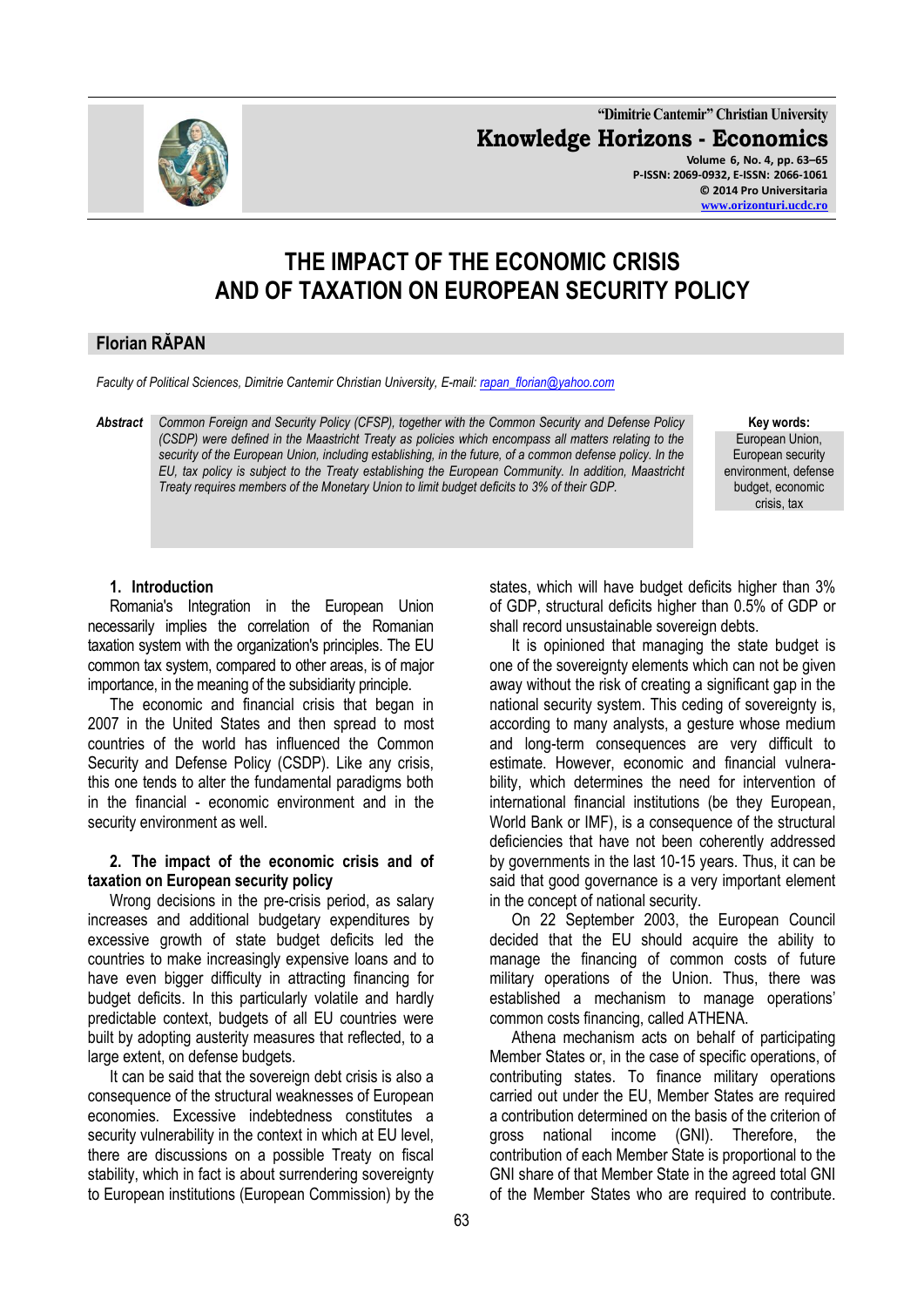We need to note that Athena mechanism finances only the common costs of missions, such as headquarters offices, some infrastructure works, medical services, providing satellite imagery etc..

Funding civilian missions may be done out of CFSP resources, expenditure that in 2012 accounted for 4% (327 million EUR) of the EU budget for foreign affairs. For military missions, Member States and contributing states assume most of the costs, except common costs, totaling about 10% of the total costs of a mission, covered by Athena mechanism.

EU tax policy strategy argues that each Member State is free to choose the tax system they deem most appropriate, provided it complies with EU rules. In this framework, the main priorities of EU tax policy are removing obstacles that prevent the cross-border economic activity, combating harmful tax competition and promoting broad cooperation in the financial administration to ensure control over fraud and to combat it. A greater coordination of fiscal policy would provide support for wider political and security objectives of the EU through the fiscal policies of the Member States, according to the latest provisions of the Europe 2020 strategy for smart, sustainable and inclusive growth.

In parallel, there is the Common Foreign and Security Policy as one of the main instruments for conducting EU external relations. As part of the CFSP, there was created the Common Security and Defense Policy (CSDP), with the potential to establish in the future a common defense structure. In December 2003, Member States adopted the European Security Strategy and established its essential missions, as well as priority areas for action: fight against terrorism, the strategy for Middle East, the policy for Bosnia-Herzegovina.

The European Union has identified a number of actions, such as humanitarian and rescue tasks, peacekeeping and crisis management, in which the military can intervene. To participate in such missions, EU has set up a rapid reaction force, which will be strengthened in the years ahead. Moreover, in order to respond to emergency calls, the European Union has implemented a new concept - Battle Groups, consisting of 1,500 troops each. Two groups are ready for action at any time. Each can be mobilized within 10 days following a request from the Council of the European Union.

By CFSP and ESDP, the European Union is trying to slowly shape a European policy, which should be added to the global role it plays in the economic and trade areas. But this dimension is more difficult to build, because, despite the will to transform the CFSP in a successful policy, sometimes governments are not willing to make changes in their national policy in relation to a country or a region only for the sake of European solidarity. The most cogent example is the current crisis in Ukraine.

On November 30, 2011 there was presented the Report on the impact of financial crisis on the defense sector in the EU Member States. It was noted with concern that because of the financial and economic crisis and of the debts, there were made unprecedented cuts in defense budgets of most Member States; another concern was the possible negative effects of such measures on military capabilities and therefore on the EU capacity to effectively take its responsibilities regarding peacekeeping, conflict prevention and strengthening international security in accordance with the UN Charter, where Member States fail to compensate for these losses through a coordination and cooperation at European level. In this regard, there was emphasized that the defense is a public good that has an impact on the security of all European citizens and that all Member States should contribute in a spirit of cooperation, joint ownership and efficiency in terms of cost.

Uncoordinated reductions in defense budgets could lead to a complete loss of certain military capabilities in Europe. We should bear in mind that the intervention in Libya clearly demonstrated that even a coalition of European countries is unable to perform an operation of this kind without U.S. support.

There are still disproportionate dependence on the U.S. for defense, given that the U.S. has come to bear 75% of defense spending of NATO and therefore the need for European allies to take upon themselves a bigger part of defense spending. Recent budget cuts are continuing a pattern of insufficient investment and expenditure on security and defense, persistent pattern in the Member States for over a decade. Without neglecting the different levels of ambition, we need to point out that the annual aggregate defense expenses of the Member States amount to 200 billion Euro, which represents only about a third of the U.S. defense budget, an amount that is, still, considerable and proves the defense cost from out of Europe.

Most of these funds are spent on the basis of uncoordinated national decisions on defense planning, which determine not only large and persistent discrepancies in terms of capabilities, but also capacities in excess and unnecessary duplication, as well as a fragmented industry and markets; this leads to the fact that the EU has neither the visibility, nor the resources or the influence that one would expect to come from the 200 billion Euro meant for spending.

Research and innovation in the field of security and defense are of particular importance, representing the foundation of the competitiveness and resilience of the European defense industry. It also has a major role in achieving the objectives of the Europe 2020 strategy on sustainable growth, current activities in research and technology being of key importance for the successful use of future technological developments. But the fact